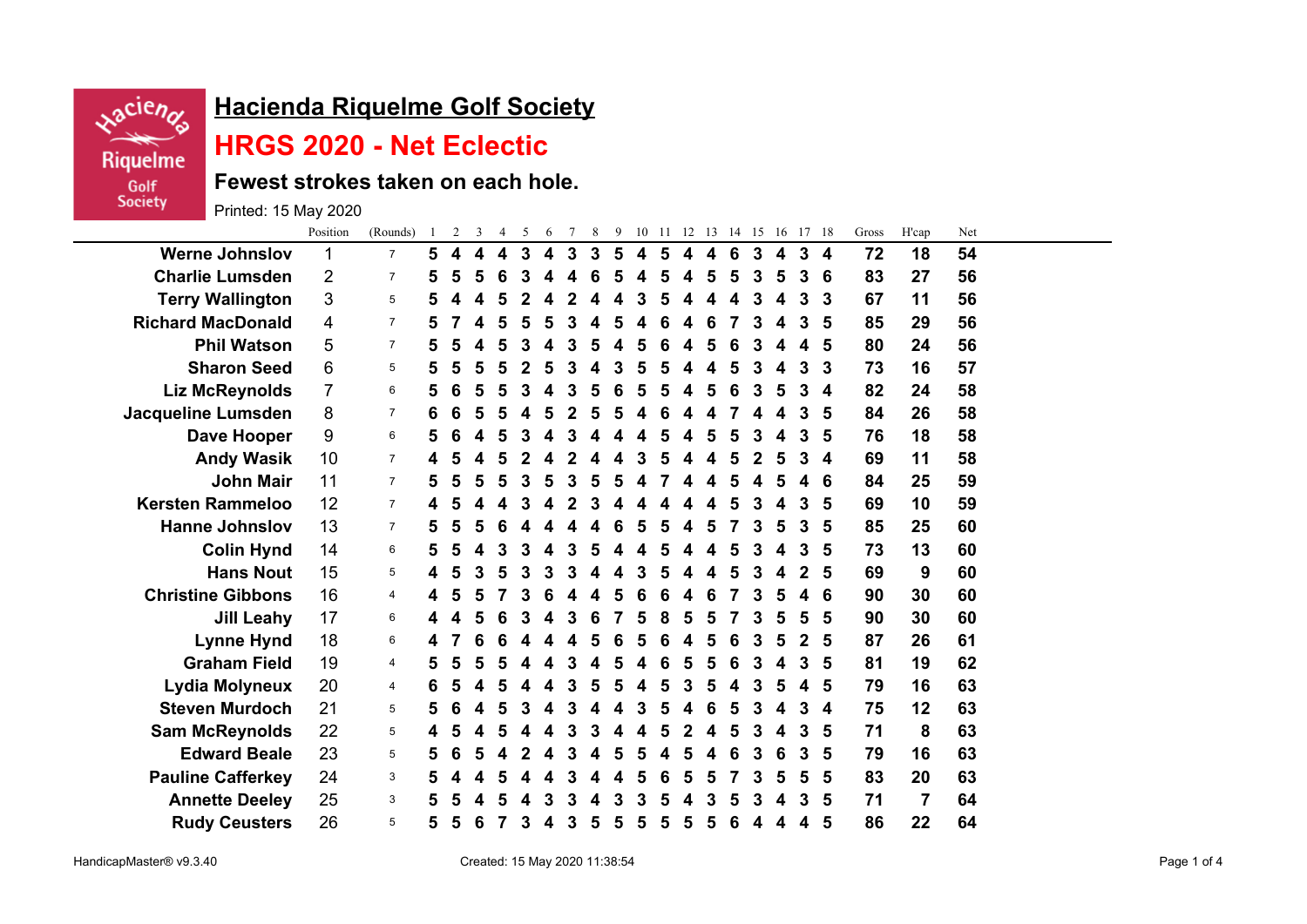|                             | Position | (Rounds)                  | $\perp$ | 2 | 3 | 4 | $\mathcal{L}$    | $\epsilon$     | Τ              | 8                       | 9              | 10                      | $\pm$           | 12 | 13 | 14              | 15             | 16 | T/                      | -18              | Gross     | H'cap | Net       |  |
|-----------------------------|----------|---------------------------|---------|---|---|---|------------------|----------------|----------------|-------------------------|----------------|-------------------------|-----------------|----|----|-----------------|----------------|----|-------------------------|------------------|-----------|-------|-----------|--|
| <b>Richard Deeley</b>       | 27       | $\overline{4}$            | 4       | 6 | 4 | 6 | $\boldsymbol{4}$ | 5              | $\mathbf{3}$   | 5                       | 5              | $\overline{\mathbf{4}}$ | $6\phantom{1}6$ | 4  | 5  | 6               | 4              | 4  | 4                       | 4                | 83        | 18    | 65        |  |
| <b>Neville Custance</b>     | 28       | 4                         | 5       | 5 | 5 | 6 | 4                | 3              | $\overline{2}$ | 4                       | 4              | 4                       | 5               | 5  | 5  | 5               | 3              | 4  | 3                       | 5                | 77        | 12    | 65        |  |
| <b>Bob Webster</b>          | 29       | $\overline{4}$            | 5       | 6 | 5 | 5 | 5                | 4              | $\mathbf 2$    | 5                       | 5              | 5                       | 6               | 4  | 6  | 7               | 3              | 5  | 3                       | 5                | 86        | 21    | 65        |  |
| <b>Peter Cafferkey</b>      | 30       | 3                         | 5       | 6 | 4 | 4 | $\mathbf{2}$     | 5              | 3              | 5                       | 5              | 4                       | 5               | 4  | 5  | 7               | 3              | 6  | 3                       | 4                | 80        | 15    | 65        |  |
| Joe Leahy                   | 31       | 5                         | 5       | 7 | 7 | 4 | 4                | 5              | 5              | 4                       | 5              | 4                       | 6               | 5  | 5  | 5               | 3              | 5  | 4                       | 4                | 87        | 21    | 66        |  |
| <b>Mark Harrison</b>        | 32       | $\overline{4}$            | 5       | 5 | 5 | 5 | 3                | 5              | 4              | 5                       | 6              | 5                       | 4               | 4  | 5  | 5               | 4              | 4  | 3                       | 5                | 82        | 16    | 66        |  |
| An Van den Borre            | 33       | $\overline{4}$            | 5       | 6 | 5 | 5 | 3                | 5              | 4              | 5                       | 5              | 4                       | 6               | 4  | 5  | 8               | 3              | 5  | 4                       | 5                | 87        | 21    | 66        |  |
| <b>Garry Elderbrand</b>     | 34       | 3                         | 5       | 5 | 4 | 4 | 3                | 4              | 3              | 5                       | 4              | 3                       | 6               | 3  |    | 5               | 3              | 5  | 3                       | 6                | 75        | 9     | 66        |  |
| <b>Mark Seed</b>            | 35       | 3                         | 5       | 6 | 4 | 6 | 4                | 5              | 3              | 5                       | 5              | 4                       | 5               | 4  | 5  | 5               | 3              | 5  | 3                       | 5                | 82        | 15    | 67        |  |
| <b>Stuart Ellis</b>         | 36       | 3                         | 5       | 5 | 5 | 5 | 4                | 6              | 3              | 4                       | 4              | 5                       | 6               | 3  | 4  | 5               | 4              | 5  | 3                       | 5                | 81        | 14    | 67        |  |
| <b>Gordon Hutchinson</b>    | 37       | $\overline{4}$            | 5       | 5 | 5 | 5 | 4                | 5              | 3              | 5                       | 5              | 4                       | 6               | 4  | 5  | 6               | 3              | 5  | 3                       | 5                | 83        | 16    | 67        |  |
| <b>Brian Platt</b>          | 38       | 3                         | 4       | 5 | 4 | 6 | 3                | 4              | 4              | 3                       | 5              | 4                       | 5               | 4  | 5  | 5               | 3              | 4  | 3                       | 5                | 76        | 9     | 67        |  |
| <b>Elaine Hoffmann</b>      | 39       | 3                         | 4       | 5 | 5 | 5 | 3                | 4              | 3              | $\overline{\mathbf{4}}$ | 4              | 5                       | 6               | 4  | 4  | 5               | 3              | 4  | 3                       | 5                | 76        | 9     | 67        |  |
| <b>Bengt Oke Pettersson</b> | 40       | $\ensuremath{\mathsf{3}}$ | 4       | 6 | 4 | 5 | 3                | 5              | 4              | 4                       | 4              | 4                       | 6               | 5  | 5  | 4               | 3              | 5  | 3                       | 5                | 79        | 11    | 68        |  |
| <b>Paul Taylor</b>          | 41       | 2                         | 5       | 7 | 5 | 6 | 3                | 5              |                |                         | 4              | 4                       | 5               | 4  | 6  | 5               | 3              | 5  | 3                       | 5                | 83        | 14    | 69        |  |
| <b>Rob Henshaw</b>          | 42       | 3                         | 5       | 6 | 4 | 6 | 5                | 5              | 4              | 5                       | 5              | 4                       | 7               | 4  | Δ  | 5               | 3              | 5  | 4                       | 7                | 88        | 19    | 69        |  |
| <b>Andrew Stow</b>          | 43       | 2                         | 5       | 5 | 4 | 6 |                  | 5              | 4              | 5                       | 6              | 5                       | 7               | 4  | 5  | 7               | $\overline{2}$ | 6  | 4                       | 5                | 89        | 20    | 69        |  |
| <b>Nigel Smith</b>          | 44       | 2                         | 5       | 5 | 6 | 7 | 5                | 5              | 5              | 6                       | 6              | 5                       | 7               | 6  | 5  | 6               | 4              | 5  | 4                       | 6                | 98        | 28    | 70        |  |
| <b>Wilhelmena Custance</b>  | 45       | 3                         | 5       | 5 | 5 | 6 | 4                | 5              | 3              | 5                       | 5              | 5                       | 5               | 4  | 5  | 6               | 4              | 5  | 4                       | 6                | 87        | 17    | 70        |  |
| <b>Sue Thompson</b>         | 46       | $\overline{2}$            | 5       | 7 | 6 | 6 | 4                | 5              | 3              | 6                       | 6              | 5                       | 6               | 5  | 6  | 7               | 3              | 6  | 4                       | 6                | 96        | 25    | 71        |  |
| <b>Mike Portlock</b>        | 47       | $\overline{2}$            | 5       | 5 | 5 | 5 | 3                |                |                | 5                       | 5              | 5                       | 7               | 5  | 5  | 6               | 3              | 5  | 4                       | 5                | 86        | 15    | 71        |  |
| <b>Paul May</b>             | 48       | 2                         | 6       | 6 | 5 | 5 | 5                | 5              | 4              | 5                       | 4              | 5                       | 6               | 3  | 6  | 5               | 3              | 5  | 4                       | 5                | 87        | 15    | 72        |  |
| <b>Carol Henshall Brown</b> | 49       | $\overline{2}$            | 4       | 6 | 6 | 6 | 4                | 5              | 4              | 6                       | 5              | 5                       | 5               | 5  | 5  | 7               | 5              | 5  | 4                       | 4                | 91        | 19    | 72        |  |
| <b>Peter Kennedy</b>        | 50       | $\mathbf{1}$              | 6       | 7 | 5 | 5 | 3                | 4              | 5              | Δ                       | 4              | 4                       | 6               | 5  |    | 5               | 3              | 5  | 3                       | $\overline{7}$   | 85        | 12    | 73        |  |
| <b>Hazel Price</b>          | 51       | 3                         | 5       | 6 | 5 | 6 | 3                | 4              | 4              | 5                       | 5              | 5                       | 7               | 4  | 6  | 6               | 3              | 5  | 4                       | 6                | 89        | 15    | 74        |  |
| <b>John Jarvis</b>          | 52       | $\overline{2}$            | 5       | 6 | 6 | 6 | 4                | 5              | 4              | 5                       | 5              | 5                       | 6               | 5  | 5  | 6               | 4              | 5  | 5                       | 6                | 93        | 14    | 79        |  |
| <b>Kat Kennedy</b>          | 53       | $\mathbf{1}$              | 6       | 5 | 5 | 6 | 6                | 3              | 5              | $6\phantom{1}6$         | 6              | 6                       | $\overline{7}$  | 5  | 6  | $6\phantom{1}6$ | 5              | 6  | 4                       | 6                | 99        | 20    | 79        |  |
| <b>Charles Batens</b>       | 54       | $\mathbf{1}$              | 5       | 6 | 6 | 7 |                  | 4              |                |                         | 6              |                         |                 | 6  |    | 8               | 4              |    | 5                       | $\blacksquare$   | <b>NR</b> | 23    | <b>NR</b> |  |
| <b>Thijmen Batens</b>       | 55       | $\mathbf{1}$              | 5       | 5 | 5 | 4 | 3                | 4              | 3              | 4                       | 5              | 4                       | 5               |    | 5  |                 | $\mathbf 2$    | 6  | 3                       | $\boldsymbol{4}$ | <b>NR</b> | 1     | <b>NR</b> |  |
| <b>John Breaker</b>         | 56       | $\overline{2}$            | 6       | 6 | 5 | 5 | 3                | 5              | 4              | 6                       | 6              | 5                       | 6               | 4  | 5  |                 | 3              | 4  | $\overline{\mathbf{4}}$ | 6                | <b>NR</b> | 17    | <b>NR</b> |  |
| <b>Vincent Brison</b>       | 57       | $\mathbf{1}$              |         |   | 7 | 6 |                  | 5              |                | 6                       | 6              | 6                       | 7               | 6  | 6  |                 | 3              | 5  | 4                       | $\blacksquare$   | <b>NR</b> | 26    | <b>NR</b> |  |
| <b>Phil Brookes</b>         | 58       | $\mathbf{1}$              | 6       |   | 5 | 6 | $\blacksquare$   | $\blacksquare$ | 3              | $\overline{7}$          | $\blacksquare$ | 5                       | 8               | 5  | 6  | $\blacksquare$  | 3              |    | $\blacksquare$          | 7                | <b>NR</b> | 15    | <b>NR</b> |  |

Position (Rounds) 1 2 3 4 5 6 7 8 9 10 11 12 13 14 15 16 17 18 Gross H'cap Net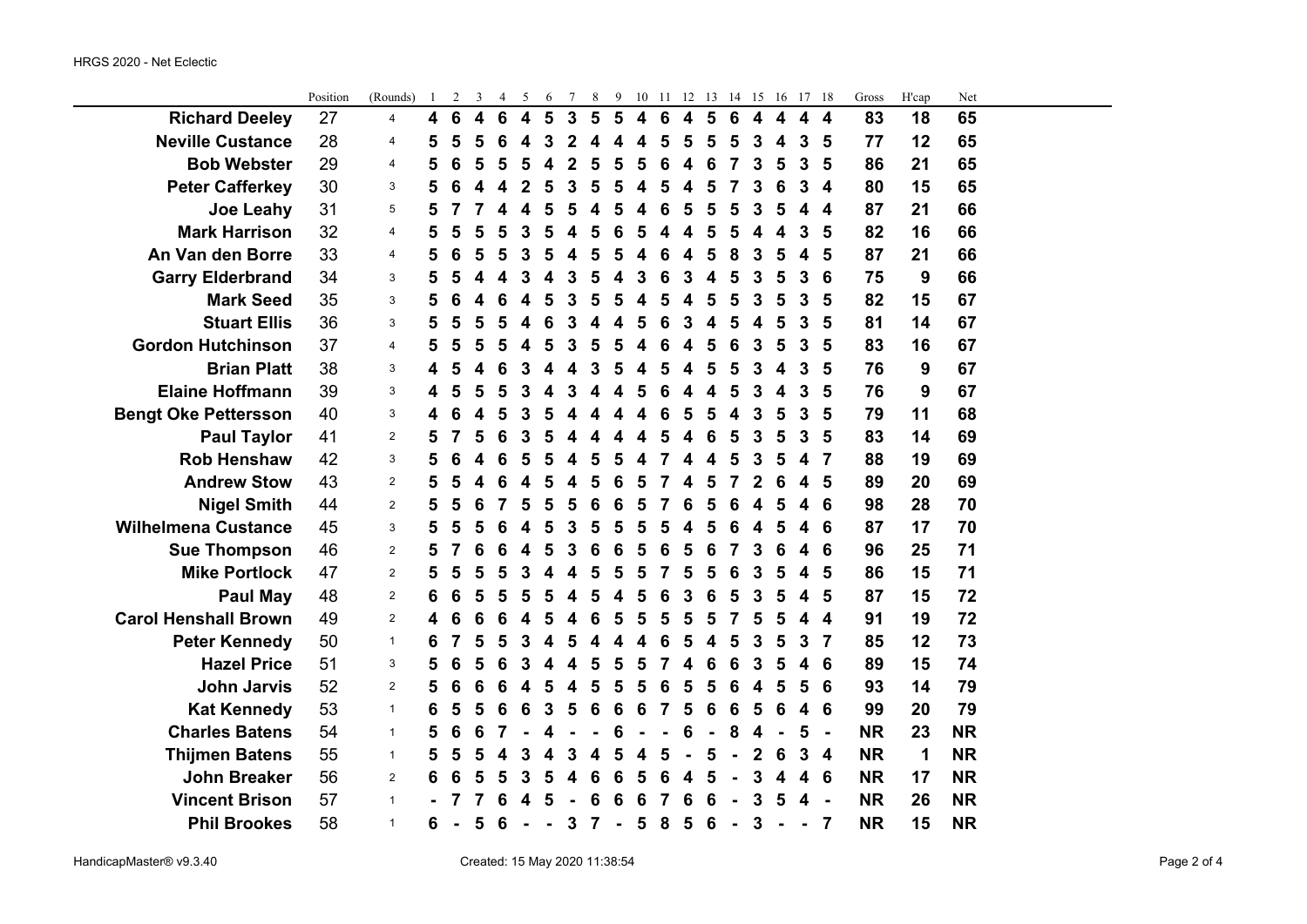$\sim$ 

|                             | Position | (Rounds)       | $\mathbf{1}$ | 2 | 3 | 4 | 5                       | 6                       | 7                       | 8                | 9                       |                         | 10 11 12 13 14 15 |                         |                         |                |                         | 16             | 17                      | - 18                     | Gross     | H'cap           | Net       |  |
|-----------------------------|----------|----------------|--------------|---|---|---|-------------------------|-------------------------|-------------------------|------------------|-------------------------|-------------------------|-------------------|-------------------------|-------------------------|----------------|-------------------------|----------------|-------------------------|--------------------------|-----------|-----------------|-----------|--|
| <b>Robert Buckey</b>        | 59       | $\mathbf{1}$   | 4            | 5 | 4 | 5 | $\overline{\mathbf{4}}$ | $\overline{\mathbf{4}}$ | $\overline{3}$          | $\overline{a}$   |                         | $\blacksquare$          | $\overline{7}$    | $\overline{\mathbf{4}}$ | $\blacksquare$          | $6\phantom{1}$ | $\overline{\mathbf{4}}$ | $5\phantom{1}$ | $\blacksquare$          | 6                        | <b>NR</b> | $6\phantom{1}6$ | <b>NR</b> |  |
| <b>Gerry Burton</b>         | 60       | $\mathbf{1}$   | 5            | 6 | 6 | 6 | 4                       | 7                       | 4                       | 7                | 5                       | 5                       | 8                 | 4                       |                         | 7              | 4                       | 8              | 4                       | 6                        | <b>NR</b> | 20              | <b>NR</b> |  |
| <b>Martyn Clapp</b>         | 61       | $\mathbf{1}$   | 5            | 5 | 4 | 4 | 4                       | 5                       | 3                       | 4                | 5                       | 4                       |                   |                         | 5                       | 5              | 4                       | 5              | 3                       | 5                        | <b>NR</b> | 8               | <b>NR</b> |  |
| <b>Tracey Clapp</b>         | 62       | $\mathbf{1}$   | 5            | 6 | 5 |   | 5                       | 5                       | 3                       | $\blacksquare$   | 6                       | 4                       | 5                 |                         |                         | $\overline{7}$ | 4                       | 5              |                         | 6                        | <b>NR</b> | 19              | <b>NR</b> |  |
| <b>Stuart Crump</b>         | 63       | $\mathbf{1}$   | 4            | 5 |   |   | 4                       | 5                       | 5                       | 4                | $5\phantom{1}$          | $\mathbf{3}$            | $\blacksquare$    | 4                       | 5                       |                | 5                       | 5              | 4                       | $5\phantom{1}$           | <b>NR</b> | 19              | <b>NR</b> |  |
| <b>Manou De Caluwa</b>      | 64       | $\mathbf{1}$   | 6            |   |   |   | 5                       |                         | 5                       |                  | L,                      | 6                       | 8                 | $\overline{\mathbf{4}}$ | $\overline{7}$          | 7              | 5                       | 7              |                         |                          | <b>NR</b> | 24              | <b>NR</b> |  |
| <b>Patrick Dumon</b>        | 65       | 3              | 5            | 6 | 6 | 6 | 2                       | 4                       | 3                       | 5                | 4                       | 6                       | 6                 | 5                       |                         | 6              | 3                       | 6              | 4                       | 5                        | <b>NR</b> | 24              | <b>NR</b> |  |
| <b>Ann Dyos</b>             | 66       | $\overline{2}$ | 6            |   | 6 | 6 | 5                       | 5                       | 4                       |                  | 6                       | 6                       | 6                 | 5                       | 5                       | 7              | 3                       | 5              | 5                       | $6\phantom{1}6$          | <b>NR</b> | 23              | <b>NR</b> |  |
| <b>Peter Dyos</b>           | 67       | 3              | 6            | 6 | 6 | 6 | $\mathbf 2$             | 4                       | 4                       | 5                | 5                       |                         | 6                 | 5                       | 6                       | 6              | 4                       | 5              | 4                       | 6                        | <b>NR</b> | 25              | <b>NR</b> |  |
| <b>Tony Foster</b>          | 68       | $\overline{2}$ | 5            |   | 6 | 5 | 4                       | 6                       | 3                       | 5                | 6                       | 4                       | 7                 | 5                       |                         | 7              | 4                       | 6              | 3                       | 5                        | <b>NR</b> | 20              | <b>NR</b> |  |
| <b>John Fox</b>             | 69       | $\mathbf{1}$   | 8            | 6 | 6 | 6 | 3                       |                         | 5                       | 5                | $\overline{7}$          | 4                       | $\overline{7}$    | 6                       | $\overline{7}$          | 6              | 3                       | 5              | 4                       | $\overline{7}$           | <b>NR</b> | 24              | <b>NR</b> |  |
| <b>Patricia Gingell</b>     | 70       | 4              | 6            | 6 | 6 | 5 | 4                       | 5                       | 4                       | 5                | $\overline{\mathbf{5}}$ | 5                       | 8                 | 6                       | 5                       |                | 4                       |                | 3                       | $5\phantom{1}$           | <b>NR</b> | 27              | <b>NR</b> |  |
| <b>David Henshall Brown</b> | 71       | $\mathbf{1}$   | 5            |   |   | 6 | 3                       | 5                       |                         | 4                | $\overline{\mathbf{4}}$ | 4                       | 6                 |                         | 4                       | 5              | 4                       | 5              | 4                       | $\overline{a}$           | <b>NR</b> | 8               | <b>NR</b> |  |
| <b>Terry Howard</b>         | 72       | $\mathbf{1}$   | 6            | 7 | 4 | 5 | 4                       |                         | 3                       |                  | 6                       | 5                       | 4                 | 4                       | 6                       | 6              | 5                       | 4              |                         | 5                        | <b>NR</b> | 12              | <b>NR</b> |  |
| <b>John Howarth</b>         | 73       | $\mathbf{1}$   | 5            | 6 |   | 5 | 3                       | 6                       | 4                       | 5                | 6                       | 5                       | 6                 | $6\phantom{1}6$         | 5                       | 6              | 4                       | 5              | 4                       | $5\phantom{1}$           | <b>NR</b> | 15              | <b>NR</b> |  |
| <b>Rod Howarth</b>          | 74       | $\overline{2}$ | 5            |   | 5 | 5 | 4                       | $\boldsymbol{4}$        | $\overline{2}$          |                  |                         | 5                       | 6                 | 6                       | 6                       | 7              | 3                       | 5              | 4                       | 6                        | <b>NR</b> | 16              | <b>NR</b> |  |
| <b>Dave Hughes</b>          | 75       | 2              | 6            |   |   | 5 |                         | 5                       | 3                       | 4                |                         | 4                       | 4                 | $5\phantom{1}$          | 5                       | 5              | 4                       | 6              | 4                       | 5                        | <b>NR</b> | 18              | <b>NR</b> |  |
| <b>Mike Kitchen</b>         | 76       | $\mathbf{1}$   | 5            | 6 |   |   | 4                       |                         | 4                       | $6\phantom{1}6$  | $\blacksquare$          | 5                       | $\blacksquare$    | 5                       | $6\phantom{1}6$         | $\overline{7}$ | $\blacksquare$          | 5              | 4                       | $\blacksquare$           | <b>NR</b> | 17              | <b>NR</b> |  |
| <b>Bob Lancaster</b>        | 77       | 4              | 5            | 6 | 5 | 5 | 4                       | $6\phantom{1}6$         | $\mathbf{3}$            | 5                | $\blacksquare$          | 5                       | $6\phantom{1}6$   | $\overline{\mathbf{4}}$ | $\overline{\mathbf{4}}$ | 6              | 3                       | 5              | 3                       | $5\phantom{1}$           | <b>NR</b> | 16              | <b>NR</b> |  |
| <b>Bob Leahy</b>            | 78       | $\mathbf{1}$   | 6            | 6 |   | 4 | 4                       | 5                       |                         | 4                | 7                       |                         |                   | 6                       | 6                       |                | 4                       | 4              | 5                       | $\overline{7}$           | <b>NR</b> | 18              | <b>NR</b> |  |
| <b>Carina Lijeholm</b>      | 79       | $\mathbf{1}$   | 7            |   |   |   | 3                       | 6                       | 5                       | 5                | 5                       | $\blacksquare$          | 6                 | ä,                      | 5                       | 8              | 3                       | 6              | 4                       | 4                        | <b>NR</b> | 19              | <b>NR</b> |  |
| <b>Emmett Loftus</b>        | 80       | $\mathbf{1}$   | 6            |   |   |   | 3                       |                         | 3                       | 4                | $\blacksquare$          | 5                       | 5                 | 4                       | $\overline{\mathbf{4}}$ | 6              | 4                       |                |                         | 4                        | <b>NR</b> | 13              | <b>NR</b> |  |
| <b>Bernard Loughrey</b>     | 81       | $\mathbf{1}$   | 5            |   |   | 8 |                         | 6                       | 4                       | 6                |                         | 6                       |                   | 6                       |                         | 8              | 5                       | 5              | 4                       | 6                        | <b>NR</b> | 32              | <b>NR</b> |  |
| <b>Helen Loughrey</b>       | 82       | $\mathbf{1}$   | 7            |   |   | 6 |                         | 6                       | 4                       | $\blacksquare$   | $\overline{7}$          | 5                       | $\overline{7}$    | 5                       | $\overline{7}$          | 7              | 5                       | 7              | 5                       | 5                        | <b>NR</b> | 28              | <b>NR</b> |  |
| <b>Michael Lynch</b>        | 83       | $\mathbf{1}$   |              |   | 5 | 7 | 3                       | 5                       | $\overline{\mathbf{4}}$ | $\boldsymbol{4}$ | $\boldsymbol{4}$        | 5                       | 5                 | $\blacksquare$          | 5                       |                | 4                       | 5              | 4                       | $\blacksquare$           | <b>NR</b> | 16              | <b>NR</b> |  |
| <b>Sandy McDonald</b>       | 84       | $\mathbf{1}$   | 5            | 6 |   | 6 | 4                       | 4                       | 4                       | 6                | $\blacksquare$          | 4                       | 7                 | 4                       |                         | $\overline{7}$ | 5                       | 5              | $\overline{\mathbf{4}}$ | $5\phantom{1}$           | <b>NR</b> | 14              | <b>NR</b> |  |
| <b>Tommy McDonnell</b>      | 85       | $\mathbf{1}$   |              |   | 5 |   |                         | 4                       | 5                       | 5                | $\blacksquare$          | 5                       | $\blacksquare$    | 5                       | 6                       | 6              | 5                       | 5              | 3                       | 5                        | <b>NR</b> | 22              | <b>NR</b> |  |
| <b>John Millroy</b>         | 86       | $\mathbf{1}$   | 6            |   |   | 6 |                         | 6                       | 4                       |                  | 6                       | 5                       | 5                 | 6                       | $\blacksquare$          | 8              | $\overline{2}$          | 6              | 5                       | $\blacksquare$           | <b>NR</b> | 21              | <b>NR</b> |  |
| <b>Dennis Morrison</b>      | 87       | $\mathbf{1}$   | 4            | 6 |   |   | 4                       | 6                       | 5                       |                  |                         | $\overline{\mathbf{4}}$ | 6                 | $6\phantom{1}$          | $\overline{\mathbf{4}}$ | 6              | 5                       | 4              | 5                       | $\overline{\phantom{a}}$ | <b>NR</b> | 21              | <b>NR</b> |  |
| <b>John Muir</b>            | 88       | $\mathbf{1}$   |              |   | 6 | 6 | 4                       | 5                       | 4                       | 4                | 4                       | 6                       | $\blacksquare$    | 6                       |                         | $\overline{7}$ |                         | 4              | 5                       | $\blacksquare$           | <b>NR</b> | 17              | <b>NR</b> |  |
| <b>Mary Muir</b>            | 89       | $\mathbf{1}$   |              | 8 |   |   | 5                       |                         | 5                       | 4                |                         |                         | 6                 |                         |                         |                |                         | 6              | 6                       | $\blacksquare$           | <b>NR</b> | 30              | <b>NR</b> |  |
| <b>Nicole Murdoch</b>       | 90       | $\overline{2}$ | 6            | 5 | 6 |   | $\overline{\mathbf{4}}$ | 5                       | $5\phantom{1}$          | $6\phantom{1}6$  | $\overline{4}$          | $\overline{\mathbf{4}}$ | $\overline{7}$    | 6                       | $5\phantom{1}$          | 6              | 5                       | 5              | 3                       | ÷,                       | <b>NR</b> | 25              | <b>NR</b> |  |